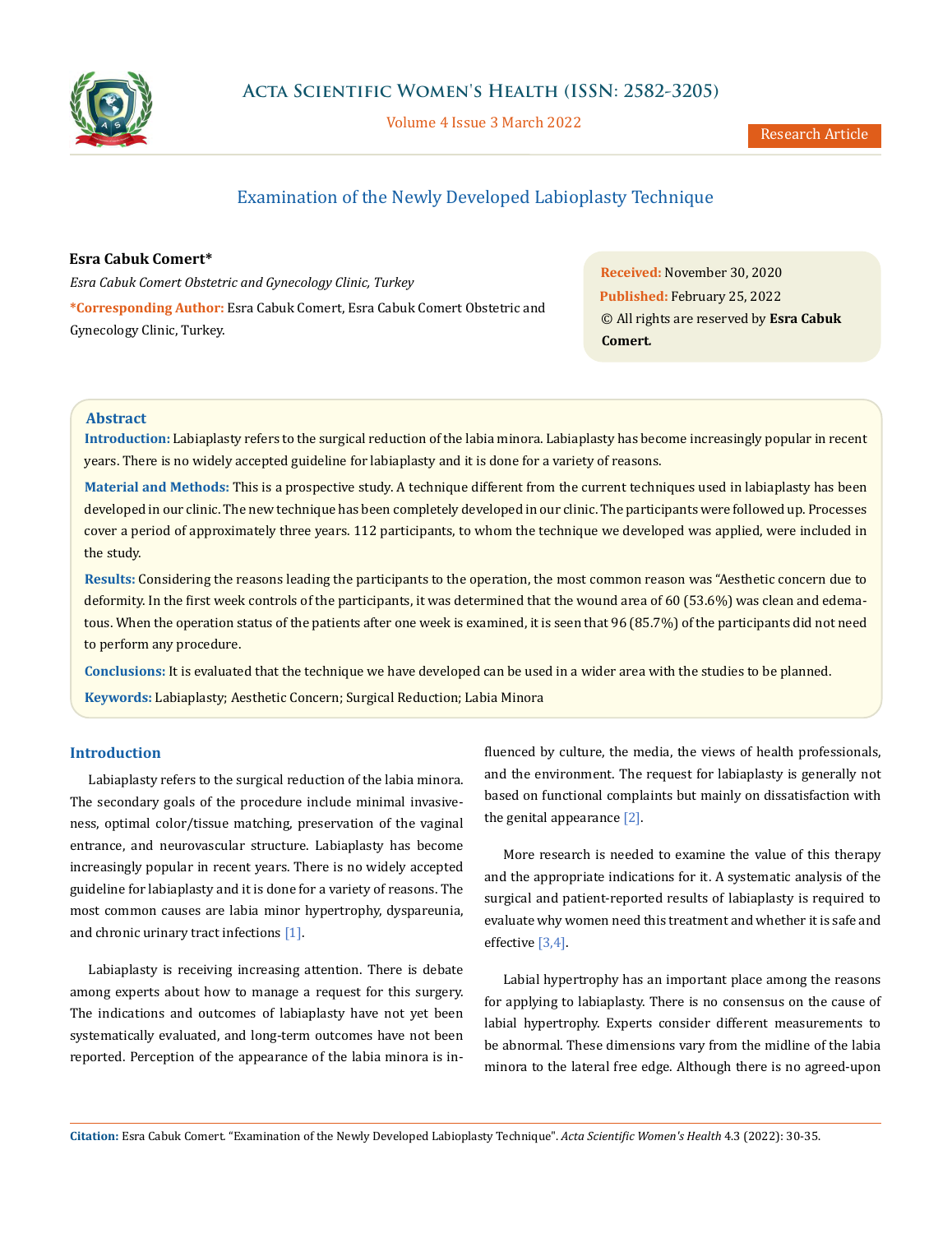anatomical standard, studies have noted that women prefer a labia minora compressed within the borders of the labia majora [5].

There are many labiaplasty techniques defined today. De-pithelization, linear resection, wedge resection, and composite reduction are the most commonly used techniques [1].

- De-Epithelization preserves the labial contour, removes a small amount of tissue. It is best suited for patients with minimal hypertrophy.
- Linear resection is a simple approach to volume reduction. Aesthetic results can be bad. Natural color, contour, and texture may be lost, scarring may appear.
- Wedge resection preserves the natural labial contour. It provides significant volume reduction.
- Composite reduction labiaplasty aims to correct clitoral protrusion and occlusion in addition to labial reduction. Composite reduction is associated with a higher rate of complications compared to other techniques [6,7].

Techniques such as W-shaped resection, Z-plasty, and laser labiaplasty have been identified in a small number of patients. Data on its results are scarce. Technique selection varies according to patient anatomy, goals, and surgeon's experience [6,7].

#### **Materials and Methods**

Our study is a prospective study. A technique different from the current techniques used in labiaplasty has been developed in our clinic. This technique is the subject of our study. Although the technique has similar aspects to the techniques currently in use, it is a new technique in many respects.

The technique we developed has the features of wedge, linear, and flap techniques. In our technique, the labia minora are cut in a way that is between the techniques used in wedge and linear methods. In addition, the fold on the clitoris is removed and the surgical line created is combined with the surgical line created in the labia minora. In our technique, the natural labial contour is preserved and a significant volume reduction is achieved. Negative aspects such as poor aesthetic appearance, loss of natural color and contour, and scarring seen in linear resection are not seen in our technique.

The new technique has been completely developed in our clinic. The participants were followed up. Complications that developed based on the complaints of the patients followed were determined, and the practices that caused them were avoided. Based on the positive feedback and increasing patient satisfaction, the new technique routine was put into practice. All these processes cover a period of approximately three years. 112 participants, to whom the technique we developed was applied, were included in the study.

All the review, analysis, and development periods mentioned above were carried out within the framework of ethical rules. All patients were informed about the procedures to be performed. No patient was treated without their consent. Patients were also informed about the collection and classification of information about the procedure, and their consent was obtained. Our study did not include any data that would reveal the identities of the participants.

In our study, the sociodemographic variables of the participants were included in the analysis. Sociodemographic information was collected by using the records of the participants and the information they provided. These are age, gravida (number of pregnancies), coitus (having sexual intercourse), and marital status. Among them, the age variable was analyzed by dividing it into different periods. Since the labiaplasty procedure is most frequently requested in the 25-36 age group, this age group has been examined as a period. In addition, participants under the age of 25 and over the age of 36 were included in the analysis as a separate group. The number of pregnancies was divided into two groups as those who did not conceive and those who did. Coitus and marital status were recorded based on the statements of the participants.

The variables of the participants regarding the procedure are the reason for the labiaplasty procedure, the first control results at the end of the operation, the first-week control results, the firstweek procedure, the 40th-day control results, and the 40th-day procedure. Information about the procedure was recorded and collected by the researcher. The proportional and numerical distributions of these variables were analyzed and the results were shared.

In the study, IBM SPSS Statistics 23 program was used for data analysis. Descriptive statistical methods and Chi-Square test were used in the analysis of the data. The confidence interval of the data is  $95\%$  (p = 0.05).

### **Results**

The socio-demographic characteristics of the participants and the general findings of the study are presented below. The distri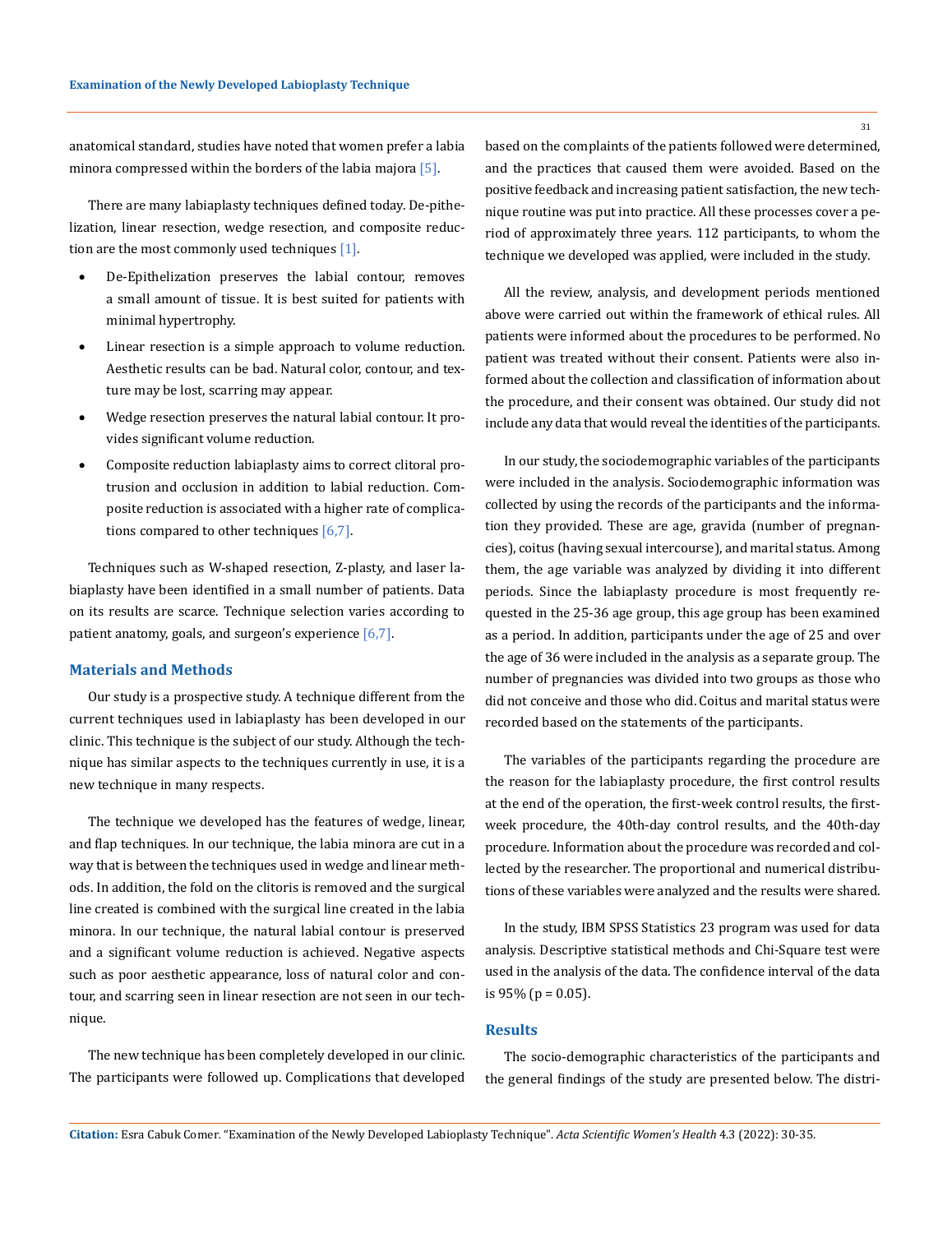bution of the participants' socio-demographic characteristics and characteristics of the labiaplasty procedure are shown in tables 1 and 2.

When the age distribution of the participants and their pregnancy status were examined, it was determined that the majority of them were between the ages of 25-36, and 74 participants (66.1%) had not had a pregnancy before. It was determined that 73 (65.2%) of the participants had previously had intercourse. More than half of the respondents (65%) were not married. Considering the reasons leading the participants to the operation, the most common reason was "Aesthetic concern due to deformity, sagging, etc. In the first week controls of the participants, it was determined that the wound area of 60 (53.6%) was clean and edematous. 22 participants did not come to the first control.

|                   |                            | <b>Frequency</b> | Percentage |  |
|-------------------|----------------------------|------------------|------------|--|
| Age               | Aged under 25              | 23               | 21.6       |  |
|                   | Aged 25-36                 | 56               | 50.0       |  |
|                   | Aged over 36               | 33               | 29.4       |  |
| Gravida           | Have had a pregnancy       | 74               | 66.1       |  |
|                   | Haven't had a<br>pregnancy | 38               | 34.9       |  |
| Coitus            | Negative                   | 39               | 34.8       |  |
|                   | Positive                   | 73               | 65.2       |  |
| Marital<br>Status | Married                    | 47               | 42         |  |
|                   | Unmarried                  | 65               | 58         |  |

**Table 1:** Socio-Demographical Characteristics of the Participants.

When the operation status of the patients after one week is examined, it is seen that 96 (85.7%) of the participants did not need to perform any procedure. When the patients' follow-up status at the end of the operation was examined, it was determined that 109 (97.3%) of the patients came for the first week control. It was determined that six of the participants had a clean but edematous wound, five participants had an open wound, and four participants were not satisfied with the procedure.

When the procedures performed on the 40th day of the participants were examined, it was determined that no procedure was required for 94'(83.9%) patients, revision procedure was required only in 12 participants, and suture procedure was applied to three participants.

The reasons for the labiaplasty of the participants were analyzed with the Chi-square Test in terms of age, gravida, coitus, and marital status, and the analysis results are presented in Table 2. A statistically significant difference was found according to age, gravida, and coitus status in terms of the reason for labiaplasty operation (p < 0.05), however, no statistically significant difference was found according to marital status ( $p > 0.05$ ).

|                                   |                                                     | <b>Frequency</b> | Percentage |  |
|-----------------------------------|-----------------------------------------------------|------------------|------------|--|
| Reason for<br>Labiaplasty         | Malformation                                        | 30               | 26.7       |  |
|                                   | Flix                                                | 23               | 20.5       |  |
|                                   | 27<br>Large Labia                                   |                  | 24.3       |  |
| Procedure                         | Deformity, aesthetic<br>concerns due to sag<br>etc. | 32               | 28.5       |  |
| First                             | 1 week later                                        | 109              | 97.3       |  |
| Control                           | 2 months later                                      | 2                | 1.8        |  |
| Time                              | 6 months later                                      | 1                | 0.9        |  |
|                                   | Clean wound spot                                    | 12               | 10.7       |  |
| <b>First Week</b>                 | Clean wound spot,<br>edematous                      | 60               | 53.6       |  |
| Control                           | Orifice at the wound<br>spot                        | 18               | 16.1       |  |
|                                   | Didn't turn up                                      | 22               | 19.6       |  |
| <b>First Week</b><br>Procedure    | No Procedure                                        | 96               | 85.7       |  |
|                                   | Suture procedure                                    | 14               | 12.5       |  |
|                                   | Left for next process                               | 2                | 1.8        |  |
|                                   | Clean - Edema-free                                  | 67               | 59.8       |  |
|                                   | Clean - Edematous                                   | 6                | 5.4        |  |
| 40 <sup>th</sup> Day              | Didn't turn up                                      | 30               | 26.8       |  |
| Control                           | Didn't approve                                      | 5                | 4.5        |  |
|                                   | Orifice at the wound<br>spot                        | 4                | 3.6        |  |
|                                   | No procedure                                        | 94               | 83.9       |  |
|                                   | Control after 1 year                                | 1                | 0.9        |  |
| 40 <sup>th</sup> Day<br>Procedure | Revision                                            | 12               | 10.7       |  |
|                                   | Suture procedure                                    | 3                | 2.7        |  |
|                                   | Left for next process                               | $\overline{2}$   | 1.8        |  |

**Table 2:** Characteristics of the participants regarding the labiaplasty procedure.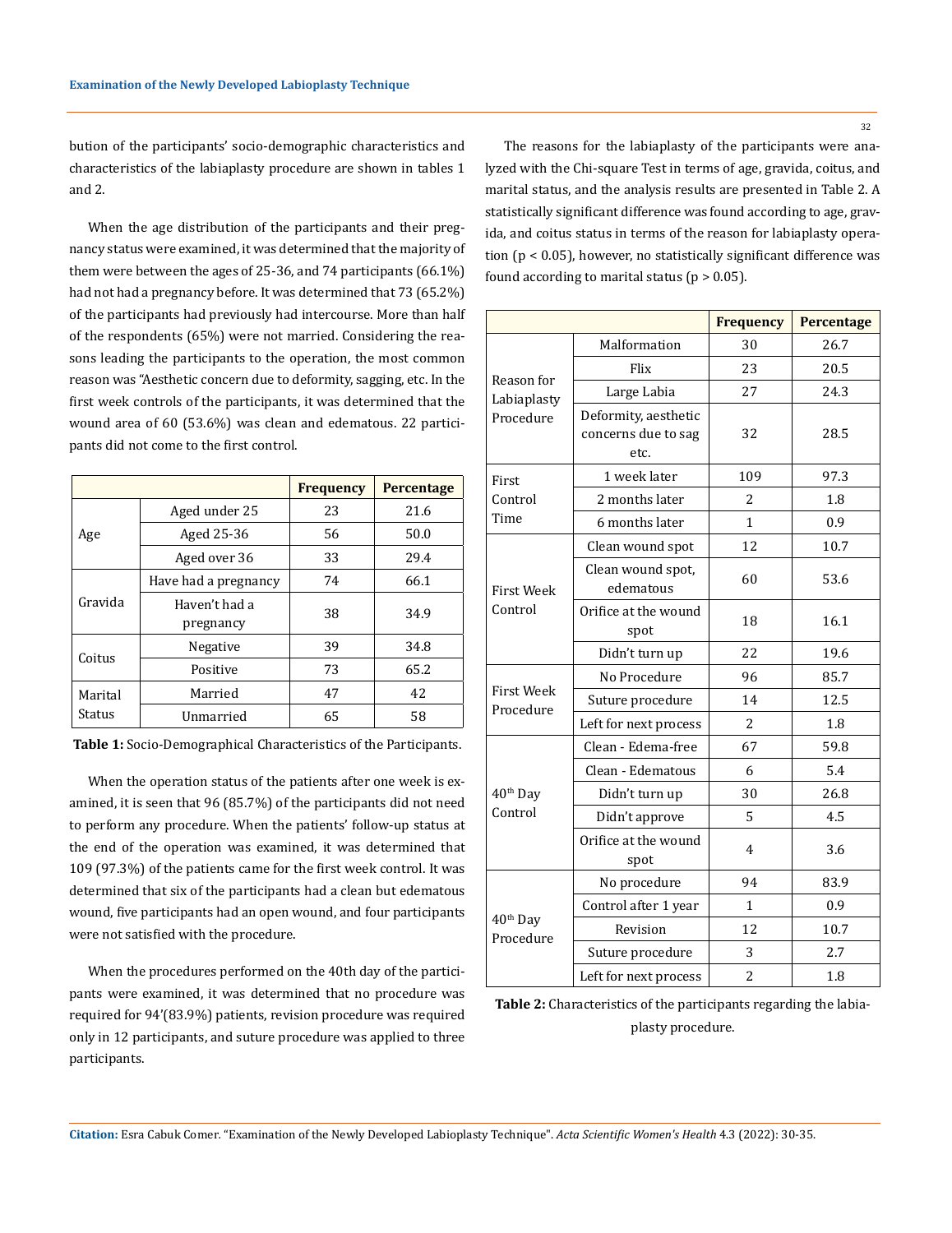According to the pairwise comparison tests performed to determine which groups caused the difference, it was determined that the participants between the ages of 26-35 who underwent labiaplasty differed from the other groups, and the participants aged 36 and over differed from the other groups. It was concluded that this difference was due to the fact that the participants aged 26-35 (35.7%) were operated due to the size of the labia, and the participants aged 36 and over (39.4%) preferred labiaplasty operation due to the discharge.

According to the pairwise comparison tests performed to determine from which groups the difference for gravida was caused, it was determined that the participants who had undergone labiaplasty differed from those who did not experience pregnancy. It was determined that the difference was due to the fact that the participants who were pregnant (39.5%) were operated due to deformity.

According to the pairwise comparison tests performed to determine which groups caused the difference for coitus, it was determined that the coitus positive participants who underwent labiaplasty differed from the coitus negative participants. It was determined that this difference was caused by the coitus positive (84.4%) participants being operated for deformity.

|                         | <b>Reason for Labiaplasty</b> |             |                |                  |                |                |  |  |  |
|-------------------------|-------------------------------|-------------|----------------|------------------|----------------|----------------|--|--|--|
| <b>Variables</b>        | Malforma-<br>tion             | <b>Flix</b> | Large<br>Labia | <b>Deformity</b> | $\mathbf{x}^2$ | $\mathbf{p}^*$ |  |  |  |
| Age                     |                               |             |                |                  |                |                |  |  |  |
| Aged 25 and Under       | 8(%34.8)                      | 5(%21.7)    | 4(%17.4)       | $6($ %26.1)      |                | 0.01           |  |  |  |
| Aged 25-36              | 13(%23.2                      | 5(%8.9)     | 20 (%35.7)     | 18 (%32.1)       | 17.4           |                |  |  |  |
| Aged 36 and Over        | 9(%27.3)                      | 13 (%39.4)  | 3(%9.1)        | 8(%24.2)         |                |                |  |  |  |
| Gravida                 |                               |             |                |                  |                |                |  |  |  |
| Have had a pregnancy    | 25 (%33.8)                    | 12 (%16.2)  | 20 (%27)       | 17 (%23)         | 9.13           | 0.03           |  |  |  |
| Haven't had a pregnancy | $5($ %10.2)                   | 11 (%7.8)   | 7 (%18.4)      | 15 (%39.5)       |                |                |  |  |  |
| Coitus                  |                               |             |                |                  |                |                |  |  |  |
| Negative                | 14 (%35.9)                    | 9(%23.1)    | 11 (%28.2)     | $5($ %12.8)      | 8.3            | 0.04           |  |  |  |
| Positive                | 16 (%21.9)                    | 14 (%19.2)  | 16 (%21.9)     | 27 (%84.4)       |                |                |  |  |  |
| <b>Marital Status</b>   |                               |             |                |                  |                |                |  |  |  |
| Married                 | $9($ %19.1)                   | 11(%23.4)   | $9($ %19.1)    | 18 (%38.3)       | 5.6            | 0.13           |  |  |  |
| Unmarried               | 21 (%32.3)                    | 12 (%18.5)  | 18 (%27.7)     | 14 (%21.5)       |                |                |  |  |  |

**Table 3:** Analysis of the Reason for Labiaplasty by Age, Gravida, Coitus and Marital Status of the Participants. \* Chi-square Test, (Row Percentages are used).

## **Discussion and Conclusion**

More than half of the participants are between the ages of 25-36. The reason for this is considered to be that women's aesthetic concerns are higher in this age group. When the studies on the subject in the literature are examined, it is seen that similar results have been reached throughout the world. According to the inference above, younger women can be expected to have higher aesthetic concerns and to have more frequent aesthetic operations. However, in our country and in many other countries, it is an important condition that women have gained their economic freedom in order

to decide on such operations. Because these operations are still considered taboo for some reasons. It is around the age of 25 for women to reach an economically sufficient level. It is thought that these situations will explain the concentration of operations in the 25-36 age group [8-11].

It was determined that more than half of the participants were single, and a significant part of them had been in a relationship before. It is expected that single women will be more in demand for aesthetic operations than married women. Studies have shown

33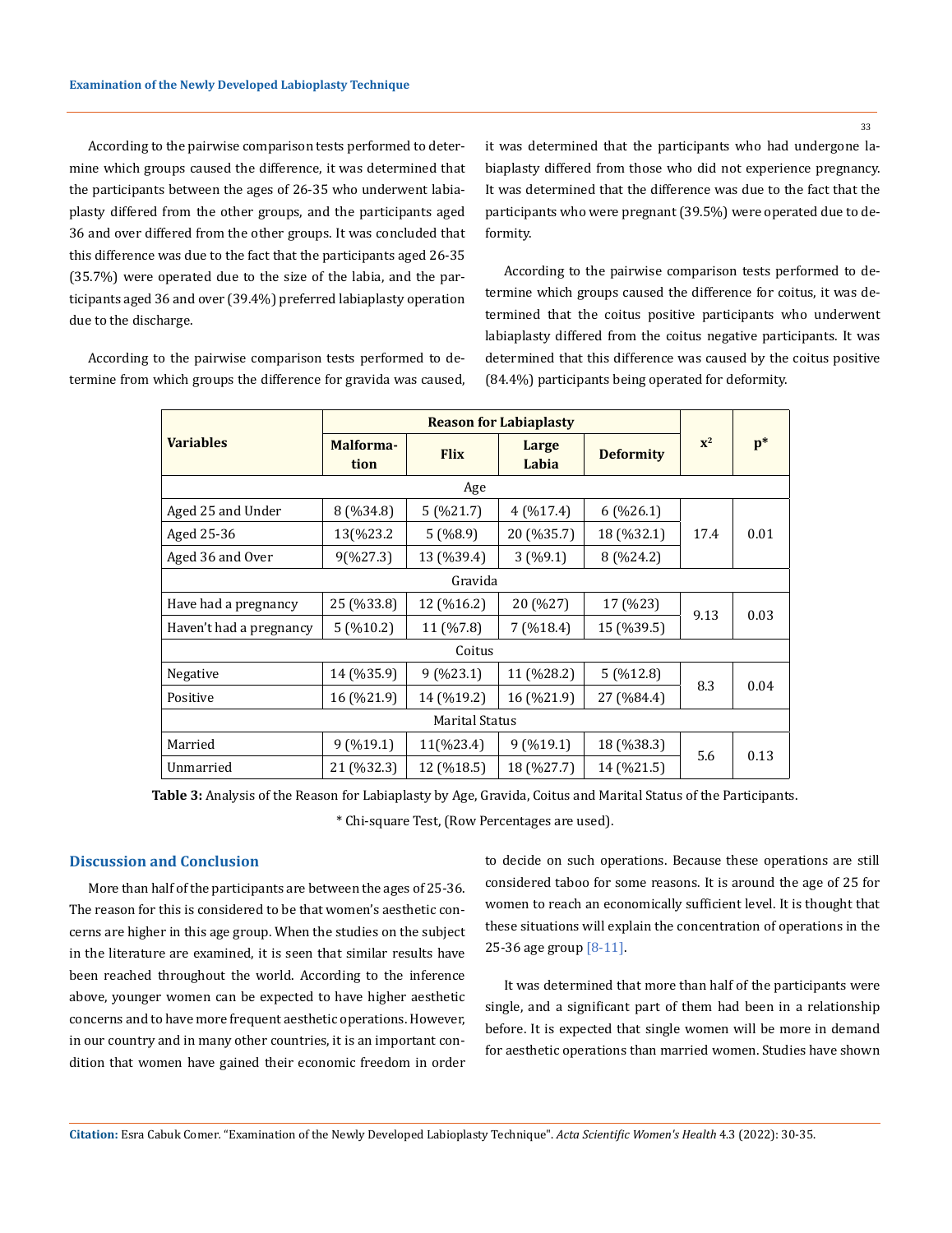that cosmetic surgery is associated with high marital satisfaction. It is natural for single women who make marriage plans to turn to operations that promise high marital satisfaction, such as labiaplasty. The benefits of labiaplasty in terms of sexual satisfaction are undisputed. In this respect, it is inevitable that single women, who have higher sexual expectations compared to married women, will have more orientation to labiaplasty. Women who have had intercourse have a higher expectation of sexual satisfaction. This situation triggers the tendency to labiaplasty, which is one of the most preferred operations in the world due to sexual satisfaction. In our study, data supporting this were also obtained  $[12,13]$ .

The most common reason leading the participants to labiaplasty is "aesthetic concern due to deformity, sagging, etc". When similar studies are examined, it is noteworthy that the desire for labiaplasty is based on dissatisfaction with the genital appearance rather than functional complaints, labiaplasty is a procedure that provides a significant improvement in quality of life, and patients who request labiaplasty often have both physical and appearancerelated disorders. The results of our study also confirm this situation. According to the data we obtained, one of the most common reasons for admission is deformity. This is followed by large labia. These two reasons are among the reasons determined by other studies examined [3,4,14].

It was determined that 97.3% of the participants came to the control examination, which should be done at the end of one week after the operation, and their condition was examined. No action was required for 85.7% of those who came for examination. Considering the control examination findings on the 40th day of those examined within the scope of the research, it was determined that the wound area was clean and edema-free in 59.8%. In this examination, it was determined that the wound site of six participants was clean but edematous, the wound was open in five participants, and four participants were not satisfied with the procedure. In the control examination carried out on the fortieth day, 83.9% of the participants did not need to take any action. It is possible to say that the results of the labiaplasty technique developed based on these data are extremely satisfactory.

The most common complications after labiaplasty are separation, hematoma, insufficient scarring, and superficial infections. In addition, flap necrosis with wedge resection has been reported. These complications were not observed in the applications of our technique.

A retrospective review of seven years of labiaplasty operations performed in a clinic was conducted. According to the data obtained, 113 patients underwent labiaplasty with linear excision method during the study period. Transient symptoms such as swelling, bruising and pain were reported in 13.3% of the participants. The frequency of participants experiencing bleeding is 0.8%. 3.5% of the four participants required revision surgery. All revisions were made to remove permanent excess or asymmetry and no major complications were reported. This level of complication was not observed in the participants in whom the technique developed in our clinic was applied. Revision surgery was not required in any of the participants [15].

A retrospective and multicenter study was conducted to analyze the seven-year data of labiaplasty operations. Participants filled out a questionnaire about their satisfaction level. Participants who agreed to respond were divided into two groups: the functional indication group and the aesthetic indication group. It has been observed that the participants who constitute the functional and aesthetic groups are approximately equal in number. The frequency of participants encountering postoperative complications is 35%. Complications are higher in the functional indication group. Revision surgery was performed on 19% of the participants. Regardless of the indication, 86% of the participants were satisfied with the result. The results of this research also show the advantages of the technique we have developed. In the applications of our technique, a very low level of complications developed and no revision was required [16].

In another similar study on the subject, 58 labiaplasty procedures were performed during the one-year study period. The mean age was 32.16 years, 50% of the participants were single, 65.52% were sexually active and 62.07% were nulliparous. In this study, wedge resection technique was applied. Complications occurred in 12.06% of the participants due to inadequate resection. The procedure was rated very good or excellent by 96.55% of the participants. The results of this study also enabled the technique we developed to be compared with the wedge technique, which is one of the most frequently used techniques. Accordingly, the advantages of our technique have been confirmed once [17].

#### **The extent and limitations of the research**

The study includes 112 patients who applied to a gynecology and obstetrics clinic operating in Ankara/Turkey. The fact that it is

**Citation:** Esra Cabuk Comer*.* "Examination of the Newly Developed Labioplasty Technique". *Acta Scientific Women's Health* 4.3 (2022): 30-35.